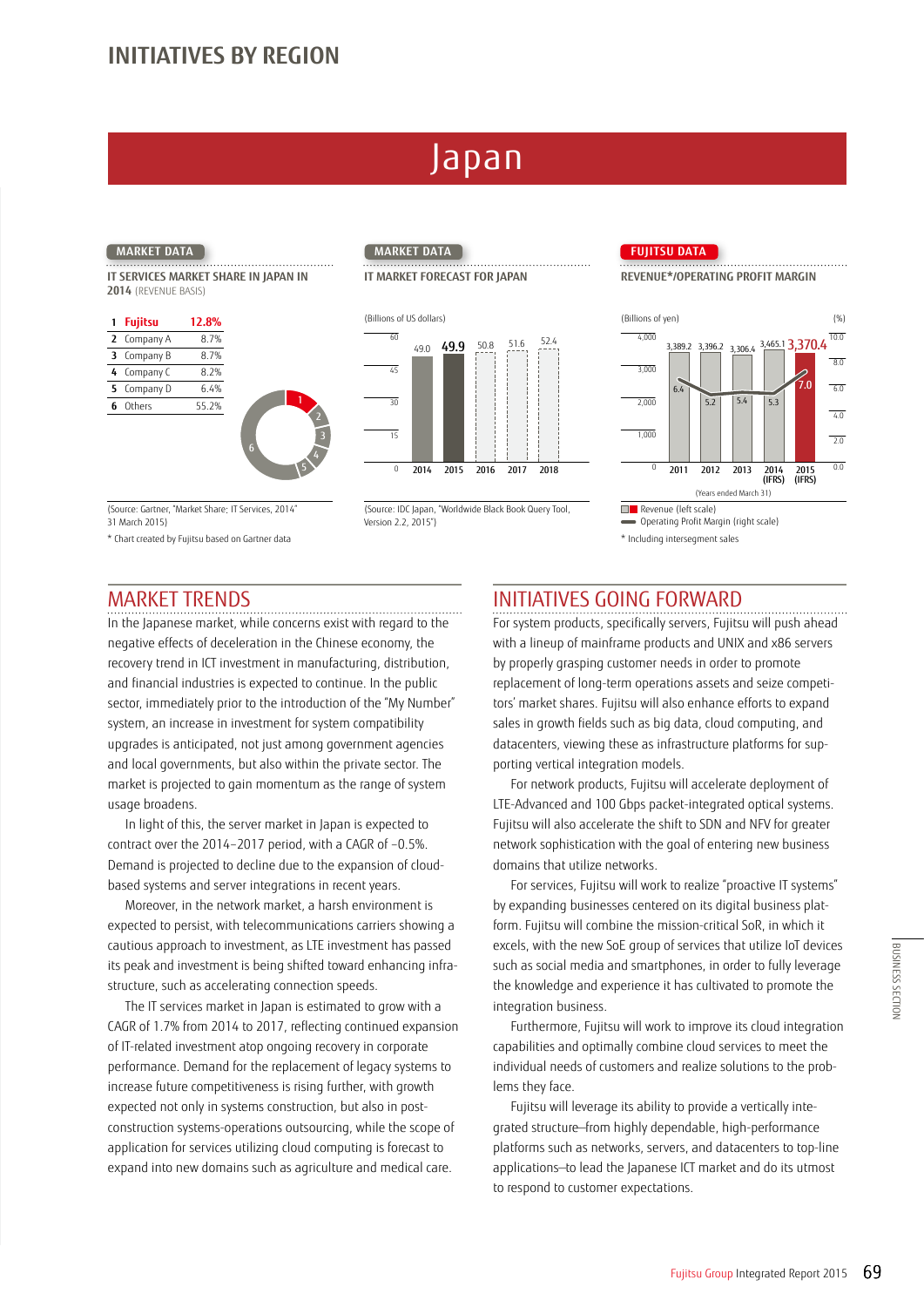# EMEIA

# Europe, the Middle East, India and Africa

**IT SERVICES MARKET SHARE IN THE UK IN 2014** (REVENUE BASIS)

| 3 | 2 Company B<br>Company C | 4.1%  |
|---|--------------------------|-------|
|   |                          |       |
|   |                          | 3.9%  |
|   | 4 Company D              | 3.7%  |
|   | 5 Company E              | 3.1%  |
|   | 6 Company F              | 3.0%  |
|   | 7 Company G              | 2.9%  |
| 8 | <b>Fujitsu</b>           | 2.7%  |
| 9 | Others                   | 70.7% |
|   |                          |       |

31 March 2015)

\* Chart created by Fujitsu based on Gartner data

7 8



<sup>(</sup>Years ended March 31) (Source: Gartner, "Market Share: IT Services, 2014" (Source: IDC Japan, "Worldwide Black Book Query Tool, Version 2.2, 2015")

## **MARKET DATA MARKET DATA FUJITSU DATA**

**IT MARKET FORECAST FOR EMEIA REVENUE\*/OPERATING PROFIT (LOSS) MARGIN**



\* Including intersegment sales Operating Profit (Loss) Margin (right scale)

## MARKET TRENDS

The EMEIA IT market is forecast to grow steadily with a CAGR of 3.9% from 2014 to 2017, supported by growth in India, the Middle East and Africa, among others. In the IT services market, a moderate 2.8% CAGR is projected throughout the region, driven by emerging economies such as India, the Middle East, and Africa, as well as Western Europe. With regard to hardware, the server market is expected to see a significant decline in high-end servers, while sales of volume and mid-range servers are projected to grow. Consequently, in the overall server market, solid expansion is expected with a 2014–2017 CAGR of 5.8%. The storage market is projected to achieve vigorous growth from 2014 to 2017 with CAGRs of around 10.0% expected in each region, and a bullish CAGR of 9.8% for the region overall. In the PC market, growth is projected for tablets and e-book readers in regions other than India, while the conventional PC market is expected to contract in Western Europe, the Middle East, Africa, and other areas. Overall, the PC market is forecast to decrease slightly, with a CAGR from 2014 to 2017 of −1.4%.

## INITIATIVES GOING FORWARD

In EMEIA, Fujitsu will work to accelerate its shift to services by changing the orientation of management from a regional to business line basis as it develops business under the new global matrix organization introduced in April 2014. This new structure will make clear the personnel responsible for each business, accelerate decision-making processes, and enable more effective resource-sharing with the aim of enhancing service quality.

We will work to strengthen our cost structure for our product development efficiencies. As part of the process for consolidating our R&D facilities, primarily in Japan, we will close our R&D center in Paderborn, Germany, subject to local law requirements. In addition, we are considering ways to improve efficiencies at our manufacturing and logistics site in Augsburg, Germany.

In the UK and Ireland, we will focus on expanding business in the private sector and the defense and security domains, which are forecast to continue growing. At the same time, we will work to maintain and grow our existing public sector business. Specific initiatives will include strengthening delivery functions and standardizing services, as well as focusing on developing private cloud services.

In Western Europe, the Middle East, India, and Africa, Fujitsu has selected the 10 countries on which it will place particular focus (the "Big 10"), concentrating resources and proactively developing new markets. We have already captured a string of large orders in Western Europe. In the Nordic countries, we will change to a region-based sales structure, strive to expand business with existing customers and capture new large business deals, and support growing customers to develop their businesses in other regions.

Moreover, Fujitsu will formulate specific account plans and build inter-site collaboration frameworks as part of its initiative to strategically promote business deals in select regions for customer companies selected from the top 100 companies engaged in business throughout Europe.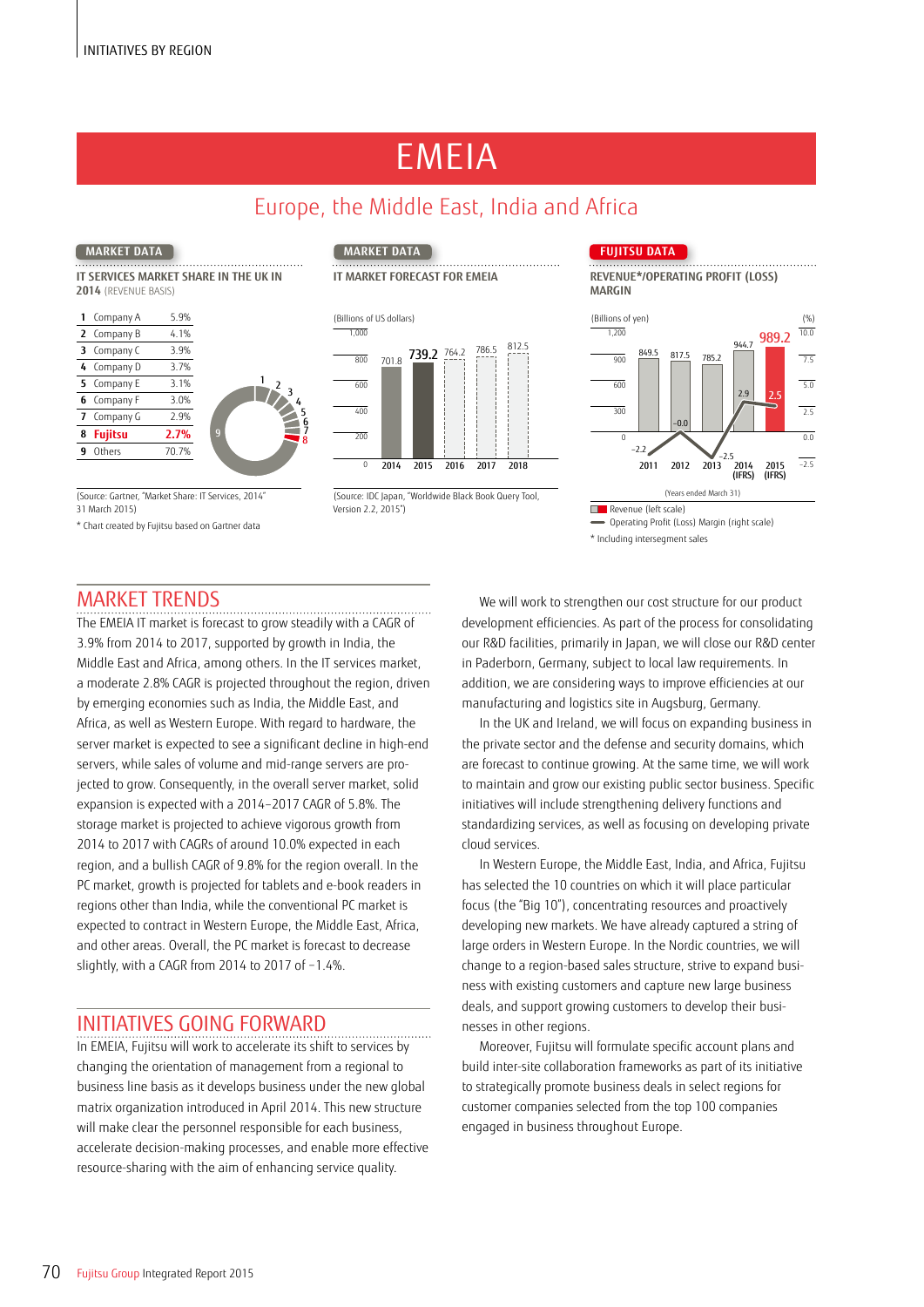# THE AMERICAS

## **NEXT-GENERATION METRO WDM MARKET SHARE IN NORTH AMERICA (REVENUE BASIS)**

|   | 1 Fujitsu   | 25.7% |
|---|-------------|-------|
| 2 | Company A   | 22.1% |
| 3 | Company B   | 18.4% |
|   | 4 Company C | 11.1% |
|   | 5 Others    | 22.7% |
|   |             |       |



(Years ended March 31) (Source: Ovum, "Market Share Spreadsheet & Analysis: (Source: IDC Japan, "Worldwide Black Book Query Tool, Version 2.2, 2015") (North and South America)

## **MARKET DATA MARKET DATA FUJITSU DATA**





Revenue (left scale)

\* Including intersegment sales Operating Profit (Loss) Margin (right scale)

## MARKET TRENDS

2Q15 Global ON," August 2015)

From 2014 to 2017, the IT services market in North America is expected to post a modest CAGR of 2.4% led by fields such as cloud computing, SaaS, and virtualization. A high rate of growth is projected for the IT services market in South America, with a CAGR of 9.0% over the same period. Overall, the IT services market for the Americas is forecast to achieve a CAGR of 2.9%. In the hardware market for the Americas, the market for high-end servers is trending lower, but the overall server market is expected to grow with a CAGR of 6.3% from 2014 to 2017 led by market expansion for mid-range and volume servers. Tablets are expected to record a CAGR of 4.2% over the period, while conventional PCs are set to decline with a CAGR of –0.7%, resulting in a slight increase in the overall PC market with a forecast 2014– 2017 CAGR of 0.8%. Meanwhile the communications device market is expected to grow briskly with a CAGR of 4.7%. The overall IT market in the Americas is forecast to see stable growth over the period from 2014 to 2017 with a CAGR of 4.4%.

1

 $3^2$ 

4

5

## INITIATIVES GOING FORWARD

In the Americas, we have recently been working to strengthen and expand our infrastructure services base by winning major outsourcing business deals in North America, and from these, create lateral expansion. We have also been establishing multiple datacenters in Canada and both the east and west coasts of the US.

In the infrastructure services business, in addition to expanding business with existing major customers, we will seek to further reduce costs by promoting movement offshore. We will

propose high-quality outsourcing services both to Japanese companies expanding into the Americas and to local customers, and continue to focus on strengthening and expanding our infrastructure services for all of North America.

In applications, we are building an organizational structure capable of making offerings across the entire North American region encompassing Canada and the US, to raise the level of our offering capabilities and develop new markets by strengthening sales.

In retail and distribution solutions, we will shift logistics operations such as point of sales (POS) products and self check-out systems from their previous base at Fujitsu Frontech Limited to the US subsidiary Fujitsu America, Inc. This will bring closer relations with customers and accelerate provision of high-quality services that meet customers' needs.

In the products business, we will fundamentally strengthen business, dispatching a corporate executive officer from Japan in April 2016 and further capitalizing on resources from continental Europe.

In South America, we will further deepen the product business in Brazil while continuing to shift towards the services business. Specifically in mission critical fields, we seek to deepen relationships with existing customers and expand the new customer base. In addition, we have recently been focusing our efforts on cloud computing, but will now focus on firmly establishing new portfolios in the service field centered on the cloud. We will also work to expand our customer base in South America outside of Brazil in countries such as Chile, Colombia, and Argentina.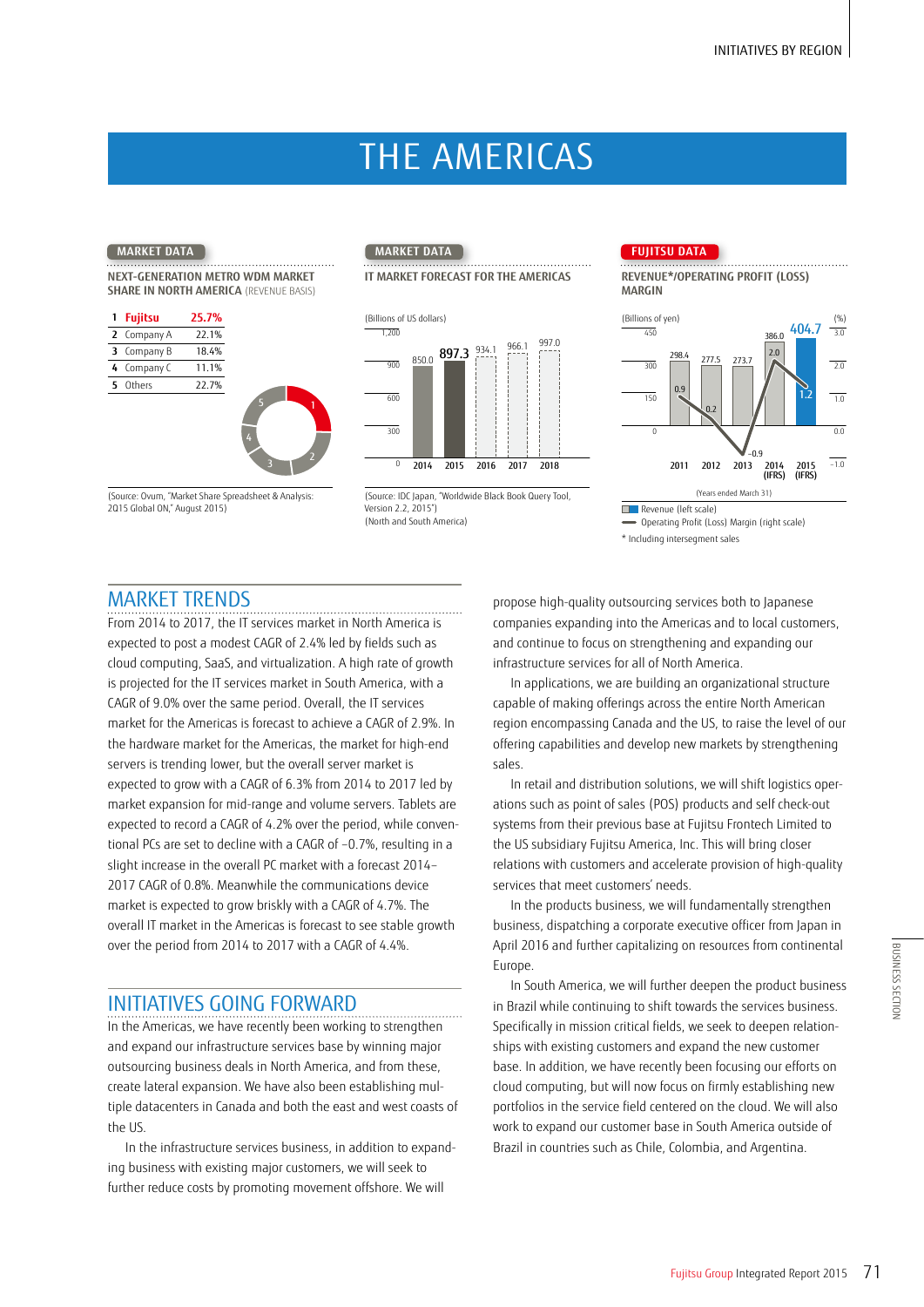# ASIA

## \* Asia: Excludes Japan



## **MARKET DATA MARKET DATA FUJITSU DATA**

## **IT MARKET FORECAST FOR ASIA IT SERVICE MARKET FORECAST FOR ASIA REVENUE/OPERATING PROFIT MARGIN**





Version 2.2, 2015") Revenue (left scale)

Operating Profit Margin (right scale)

\* Due to a regional realignment in fiscal 2013, data is for two fiscal years.

## (Years ended March 31) (Source: IDC Japan, "Worldwide Black Book Query Tool, (Source: IDC Japan, "Worldwide Black Book Query Tool, Version 2.2, 2015")

\* Market data includes the following countries:

China, Hong Kong, Indonesia, Korea, Malaysia, Philippines, Singapore, Taiwan, Thailand, Vietnam

## MARKET TRENDS

The strength of the Asian IT market varies by country, but overall robust expansion is projected to continue with a CAGR of 4.9% from 2014 to 2017. Overall, the region's IT services market is expected to achieve a strong CAGR of 10.0% in the same period. For hardware, in the server market, the volume server market is set for high growth, propelled mainly by the sizable market in China. As a result, the overall server market in Asia is expected to achieve strong growth with a CAGR of 8.9% from 2014 to 2017. The storage market is also expected to achieve high growth with a 2014–2017 CAGR of 10.9%. The PC market, including conventional PCs and tablets, is contracting over the medium term in the majority of countries, with negative growth forecast at a CAGR of −0.4% overall for 2014 to 2017.

## INITIATIVES GOING FORWARD

Asia is a cluster of diverse markets where different conditions exist in each country, including language, culture, religion, and scale of economic development. Each country therefore has its own particular market characteristics that require their own individualized business strategies. On the other hand, many of the social issues confronting Asia are ones that Japan has experienced in the past or is also facing now. The Fujitsu Group will capitalize on its insights and experience, as well as the solutions gained through these, harnessing its combined strengths to provide solutions for these kinds of societal issues. Furthermore, in October 2015, Fujitsu integrated the sales organizations of countries in Asia with Japan. The integration is intended to bring coordination with Japan to a new level and further expedite investment decisions and responses to customers.

Looking by region, in the greater China area, including Mainland China, we will work to further grow our existing business with Japan-originated companies and foreign-funded manufacturers and distributors. We will also leverage regional business expertise to expand business to local companies.

In South Korea, we will further expand the platform products business as well as promote high-value-added businesses offering specialized solutions in fields such as finance, distribution, and healthcare.

In Southeast Asian countries with developed economies, such as Singapore, we will work together with government organizations in the fields of science and technology to advance innovation. Moreover, in countries like Indonesia and Vietnam, which are hastening infrastructure development, we will focus on the social innovation field through integrated disaster prevention systems, traffic congestion monitoring systems, and river monitoring systems. Furthermore, we see business opportunities in the movement toward reorganization of corporate production bases and invigoration of logistics that is expected to accompany the formation of the ASEAN Economic Community, and will try to parlay this into new business deals. In fiscal 2014, Fujitsu opened a new branch in Yangon, Myanmar. While paying close attention to market trends, we also intend to establish a business structure in countries such as Laos and Cambodia.

In addition to organic strategies such as these, we will keep M&A and other growth strategies in view and continue to drive business expansion in dynamically growing Asian markets.